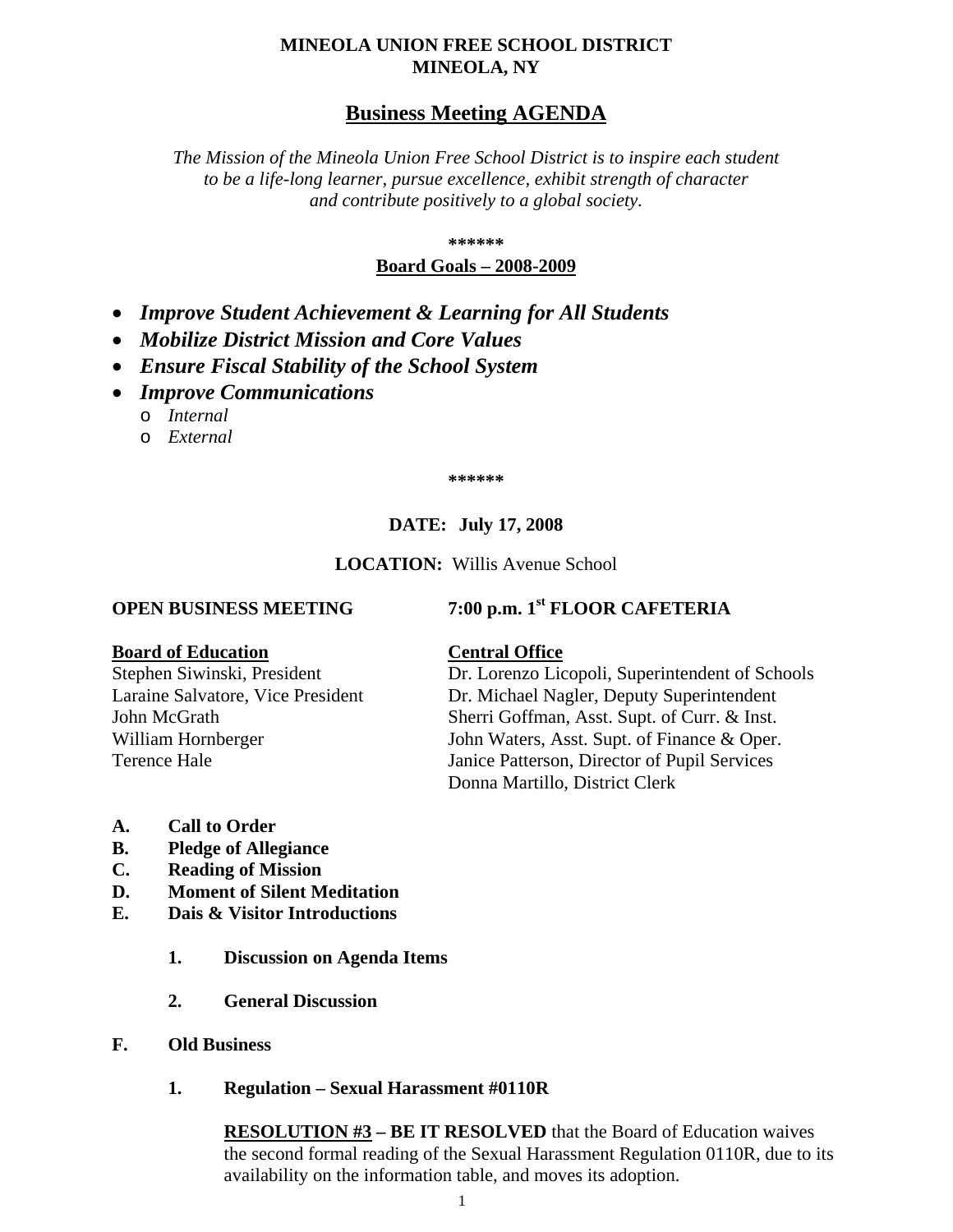| <b>Motion:</b> |     |  |
|----------------|-----|--|
| Second:        |     |  |
| Yes:           | No: |  |
|                |     |  |
|                |     |  |
|                |     |  |
|                |     |  |
| Passed:        |     |  |

- **G. New Business**
	- **1. Board Retreat**

**RESOLUTLION #4 – BE IT RESOLVED** that the Board of Education establish July 23, 20008 from 9:00 a.m. to 5:00 p.m. as the date for the Board's Retreat, meeting in the Board conference Room at the Willis Avenue School. It will be an open meeting and the Board may enter into executive session at any time in accordance with regulations.

| <b>Motion:</b><br>Second: |     |  |
|---------------------------|-----|--|
| Yes:                      | No: |  |
|                           |     |  |
|                           |     |  |
|                           |     |  |
|                           |     |  |
|                           |     |  |

**Passed: \_\_\_\_\_**

**RESOLUTION #5 – BE IT RESOLVED** that the Board of Education approves the following agenda for the July 23, 2008 retreat:

| <b>Motion:</b> |     |  |
|----------------|-----|--|
| Second:        |     |  |
| Yes:           | No: |  |
|                |     |  |
|                |     |  |
|                |     |  |
|                |     |  |

**Passed: \_\_\_\_\_**

#### **2. Staffing Requests**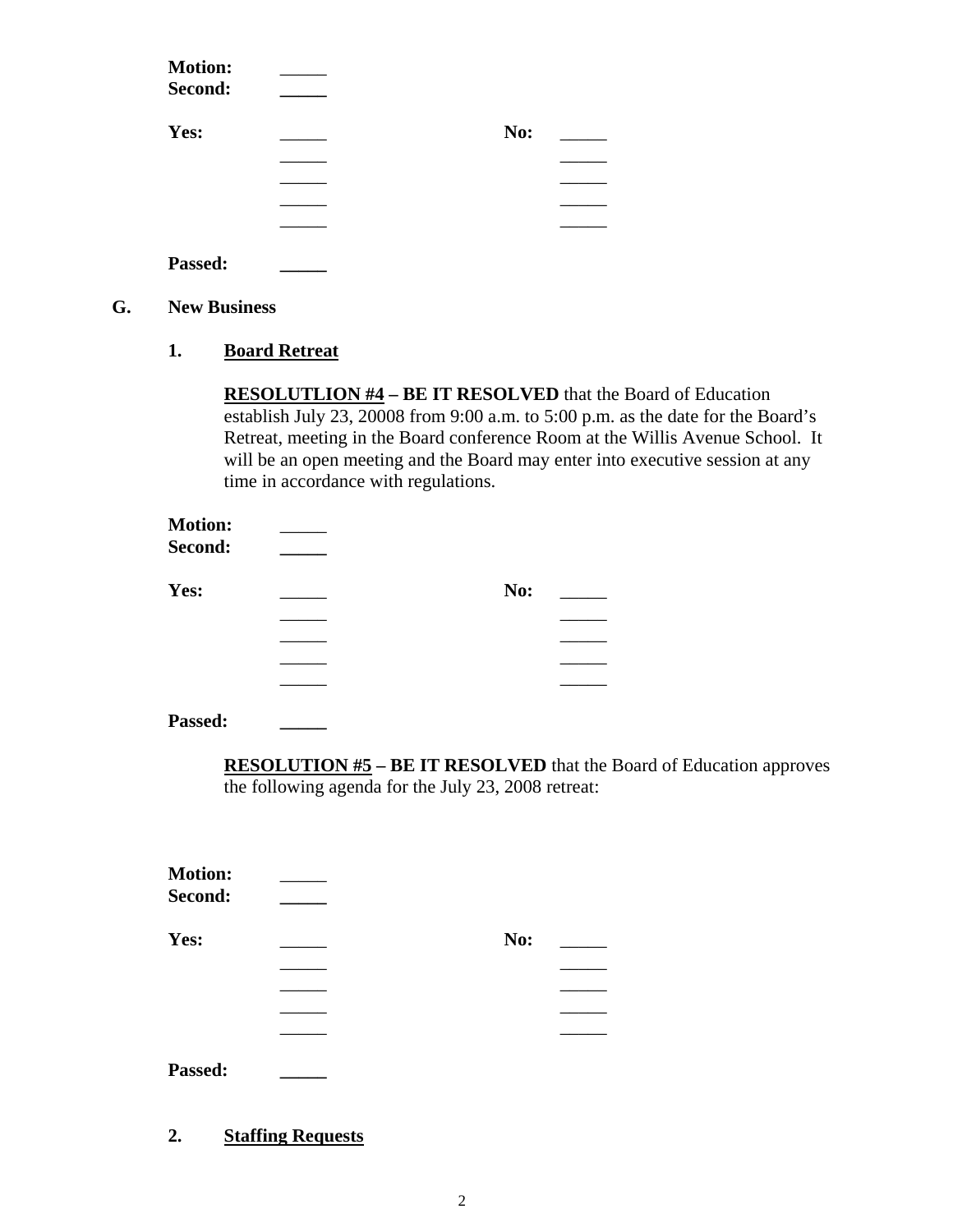#### **RESOLUTION #6– BE IT RESOLVED** that the Board of Education approves

the following additional staffing requests:

#### **Kindergarten Teacher – Willis**

Reason: Kindergarten enrollment is at 22 per class without Summer entrants.

| Yes | NΛ |
|-----|----|
|     |    |
|     |    |
|     |    |
|     |    |
|     |    |
|     |    |

#### **3d Grade Teacher – Cross**

Reason: Request via petition class sizes are close to the guideline maximum.

Terence Hale William Hornberger John McGrath \_\_\_\_\_ \_\_\_\_\_ Laraine Salvatore \_\_\_\_\_\_\_\_ \_\_\_\_\_\_\_ Stephen Siwinski

#### **2nd Grade Teacher – Meadow**

Reason: Issue concerning 2 full time classes rather than 1 classroom with 1.5 Teachers and .5 Teacher Aide.

\*Literacy Collaborative Teacher.

Terence Hale William Hornberger **\_\_\_\_\_\_** \_\_\_\_\_\_ John McGrath \_\_\_\_\_ \_\_\_\_\_ Laraine Salvatore \_\_\_\_\_\_\_\_ \_\_\_\_\_\_\_ Stephen Siwinski

#### **1st Grade Teacher – Meadow**

Reason: Exceeds guidelines by one student. Terence Hale William Hornberger \_\_\_\_\_ \_\_\_\_\_ John McGrath \_\_\_\_\_ \_\_\_\_\_ Laraine Salvatore Stephen Siwinski

| <b>Motion:</b> |     |  |
|----------------|-----|--|
| Second:        |     |  |
| Yes:           | No: |  |
|                |     |  |
|                |     |  |
|                |     |  |
|                |     |  |

#### **Passed: \_\_\_\_\_**

#### **3. Library Automation and Resource Sharing Service Project**

**RESOLUTION #7– BE IT RESOLVED** that the Board of Education approves the following Library Automation and Resource Sharing Service Project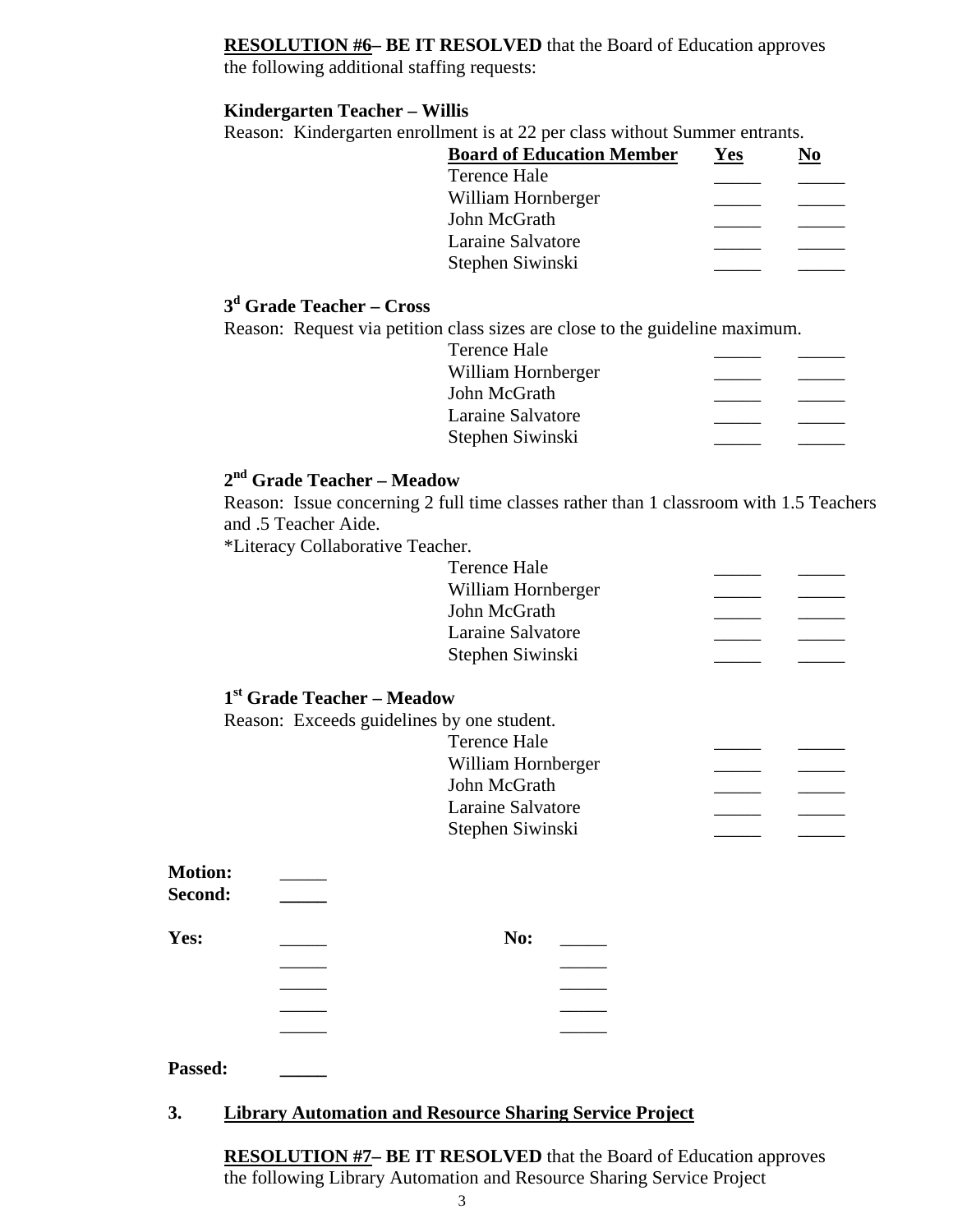(#148532LP) agreement for years 2008-2009, \$89,944.00; 2009-2010, \$74,607.00; and 2010-2011, \$62,700.00:

*(i) the use of the Software and Equipment and the District's participation in the Library Automatic and Resource Sharing Service Project is essential to the District's proper, efficient and economic operation of its education program to be supported by the Equipment, and is necessary to maintain the District's educational program; and that*

*(ii) the expenses arising under this Agreement constitute ordinary contingent expenses necessary for providing educational services and transaction is in the best financial interests of the School District because it enables the District to utilize the equipment in a cost effective and economic manner.*

*And to approve an assignment of Co-Ser Agreement between the Mineola UFSD and Nassau BOCES arising under the agreement of project #148532LP to continue to expand its participation in Library Automation and Resource Sharing Service through the addition of Follett Destiny Software for seven sites, Mineola High School, Middle School, Hampton Street, Jackson Avenue, Meadow Drive, Cross Street, and Willis Avenue Schools and to authorize the Board President to sign the appropriate assignment and such other documents and agreements as may be necessary to effect the transaction subject to legal counsel review.*

| <b>Motion:</b><br>Second: |     |  |
|---------------------------|-----|--|
| Yes:                      | No: |  |
|                           |     |  |
|                           |     |  |
|                           |     |  |
|                           |     |  |
| Passed:                   |     |  |

#### **H. Consensus Agenda**

#### **1. Accepting of Minutes**

a. That the Board of Education accepts the minutes of the June 5, 2008 (Work Session) and June 19, 2008 (Business) Meetings as presented.

#### **2. Instruction**

- a. Resignation/Leave of Absence
	- 1. That the Board of Education accepts the letter of resignation for Filomena Sorentino, Foreign Language Teacher, effective July 31, 2008.
	- 2. That the Board of Education grants a request to Nelida DeAlmeida, for a leave of absence using accrued sick days followed by a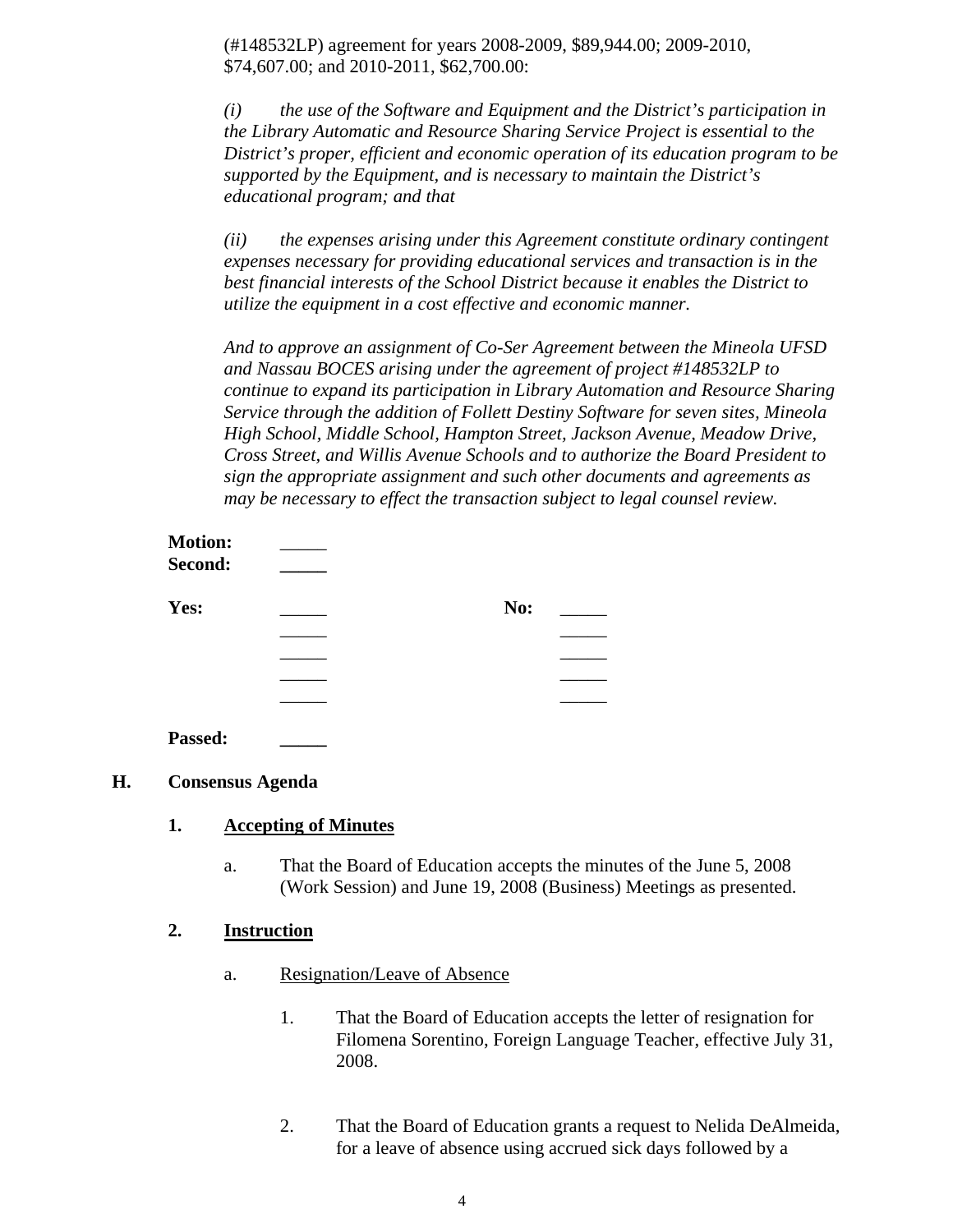FMLA leave of absence, for child-rearing purposes starting September 1, 2008.

#### b. Appointments

1. That the Board of Education approves the appointments of the following Science Resource Teachers for the 2008-2009 school year, at an hourly rate of pay, in accordance with the MTA Contract.

| <b>Thomas Nucci</b>    | <b>Cross Street</b>                   |
|------------------------|---------------------------------------|
| Janice Killelea        | <b>Hampton Street</b>                 |
| Nicole Bartone         | <b>Jackson Avenue</b>                 |
| Elena Murphy           | Jackson Avenue                        |
| <b>Bradley Carrell</b> | Meadow Drive (Shared Position)        |
| Elizabeth Goldman      | <b>Meadow Drive (Shared Position)</b> |
| Terri Wolfe            | Willis Avenue                         |

2. That the Board of Education approves the appointments of the following Math Lead Teachers for the 2008-2009 school year, at an hourly rate of pay, in accordance with the MTA Contract.

| <b>Elizabeth Donnelly</b> | <b>Cross Street</b>   |
|---------------------------|-----------------------|
| Andrea Romano             | <b>Hampton Street</b> |
| Mary LoCascio             | Jackson Avenue        |
| Margie Buttgereit         | <b>Meadow Drive</b>   |
| Nancy Ekloff              | Willis Avenue         |

3. That the Board of Education approves the following teachers for the Jump Start Program, which is Title III funded, from August 18, 20008 through August 29, 2008:

| Mary Kenny     | \$1,612.00 |
|----------------|------------|
| Angelo Suarez  | \$1,612.00 |
| Lucia Barberio | \$1,612.00 |

4. That the Board of Education approves the following staff for the Fall Interscholastic Athletic season for the 2008-2009 school year:

| <b>NAME</b>           | <b>STEP</b> | <b>SALARY</b> |
|-----------------------|-------------|---------------|
| Dan Guido             | 3           | \$9,930.25    |
| Helms Bohringer       | 3           | \$6,787.25    |
| John Tortora          | 3           | \$6,787.25    |
| Mark Miller           | 3           | \$6,307.37    |
| <b>TBD</b>            |             |               |
| Mike Perro            | 3           | \$5,834.95    |
| Mario Villa           | 3           | \$5,359.33    |
| <b>Matt Antoniou</b>  | 3           | \$5,359.33    |
| Paul Pereira          | 3           | \$7,253.25    |
| Al Cavalluzzo         | 3           | \$4,944.77    |
| <b>Bill DiGennaro</b> | 3           | \$4,425.22    |
| Matt Moscola          | 2           | \$ 3,947.45   |
| Katherine Hock        | 3           | \$7,253.25    |
| Tara McDonnell        | 3           | \$4,944.77    |
| Jacqueline Hazel      | 2           | \$ 3,947.45   |
| Meghan Nelson         | 3           | \$4,425.22    |
|                       |             |               |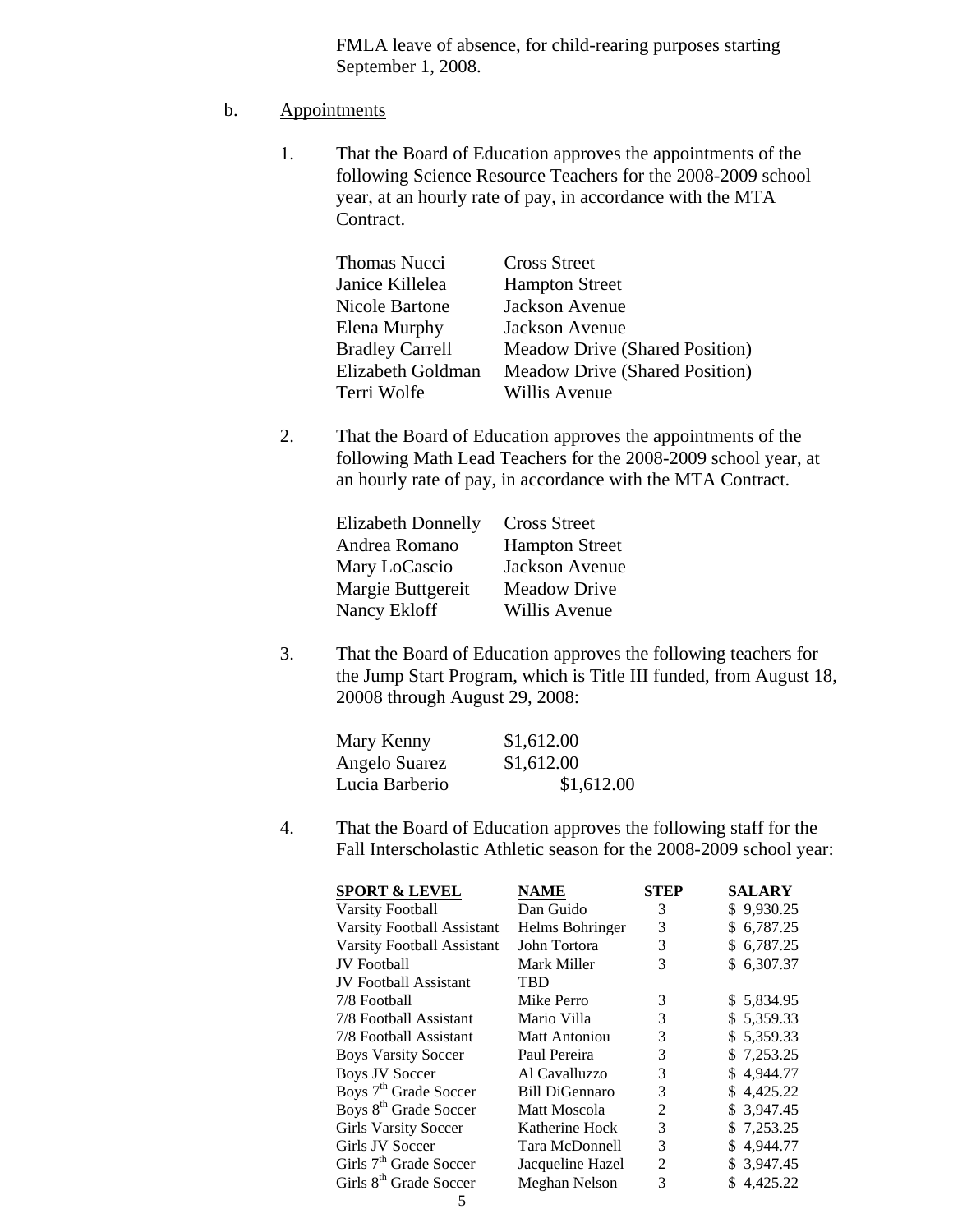| Girls Varsity Volleyball                                | Diana Nick      | 3         | \$7,253.25  |
|---------------------------------------------------------|-----------------|-----------|-------------|
| Girls JV Volleyball                                     | Hyunah Park     | 2         | \$4,425.22  |
| Varsity Golf                                            | Al Weidlein     | 3         | \$4,097.42  |
| <b>Cross Country</b>                                    | Kristin Frazer  | 3         | \$4,944.77  |
| <b>Athletic Trainer</b>                                 | John DiGregorio | <b>NA</b> | \$31,014.10 |
| Cheerleading **                                         | Hyunah Park     |           | \$4,430.58  |
| Cheerleading **                                         | Nancy Rojas     |           | \$2,142.45  |
| *Salary and position are for the 2008-2009 school year. |                 |           |             |

\*\*This Stipend is being split by two teachers as they will be sharing the position. Salaries as per 2008–2009 MTA Contract.

5. That the Board of Education approves the addition of the following individuals to the Per Diem Substitute Teacher list at a daily rate of pay of \$90.00:

| Pollyanne Peluso  | Pre-K-Grade 6                               |
|-------------------|---------------------------------------------|
| Danielle Anderson | PreK-Grade 6 and Students with Disabilities |

- 6. That the Board of Education approves the appointment of Maryl Fitzpatrick, to the position of Leave Replacement Math Teacher, for Rebekah Seiden, effective September 1,2 008 to June 30, 2009; salary, BA+15, Step 4, \$63,972.00.
- 7. That the Board of Education approves the appointment of Surabhi Alexander, HS Special Ed Teacher, for the 2008 Summer Special Ed Programs; 2 hours daily for 30 days at the salary of \$2,418.00.

#### **2.1. Instruction: Committee on Special Education Actions**

#### **2.2. Instruction: Contracted Instructional Services**

- a. Adelphi University Education Leadership and Technology
	- 1. That the Board of Education approves the application and contract between the Mineola Union Free School District and Adelphi University for the period July 1, 2008 to June 30, 2010 to provide an Advanced Certificate Program in Literacy, offered at Mineola High School, funded by individuals taking the course.

#### **2.3. Instruction: Student Actions**

- a. Field Trip
	- 1. That the Board of Education approves an out-of-state, overnight field trip request as follows:
		- High School Guidance Trip Students visiting 5 Colleges in Connecticut, September 19-20, 2008

#### **2.4. Instruction: Other**

#### **3. Civil Service**

a. Resignations/Leave of Absence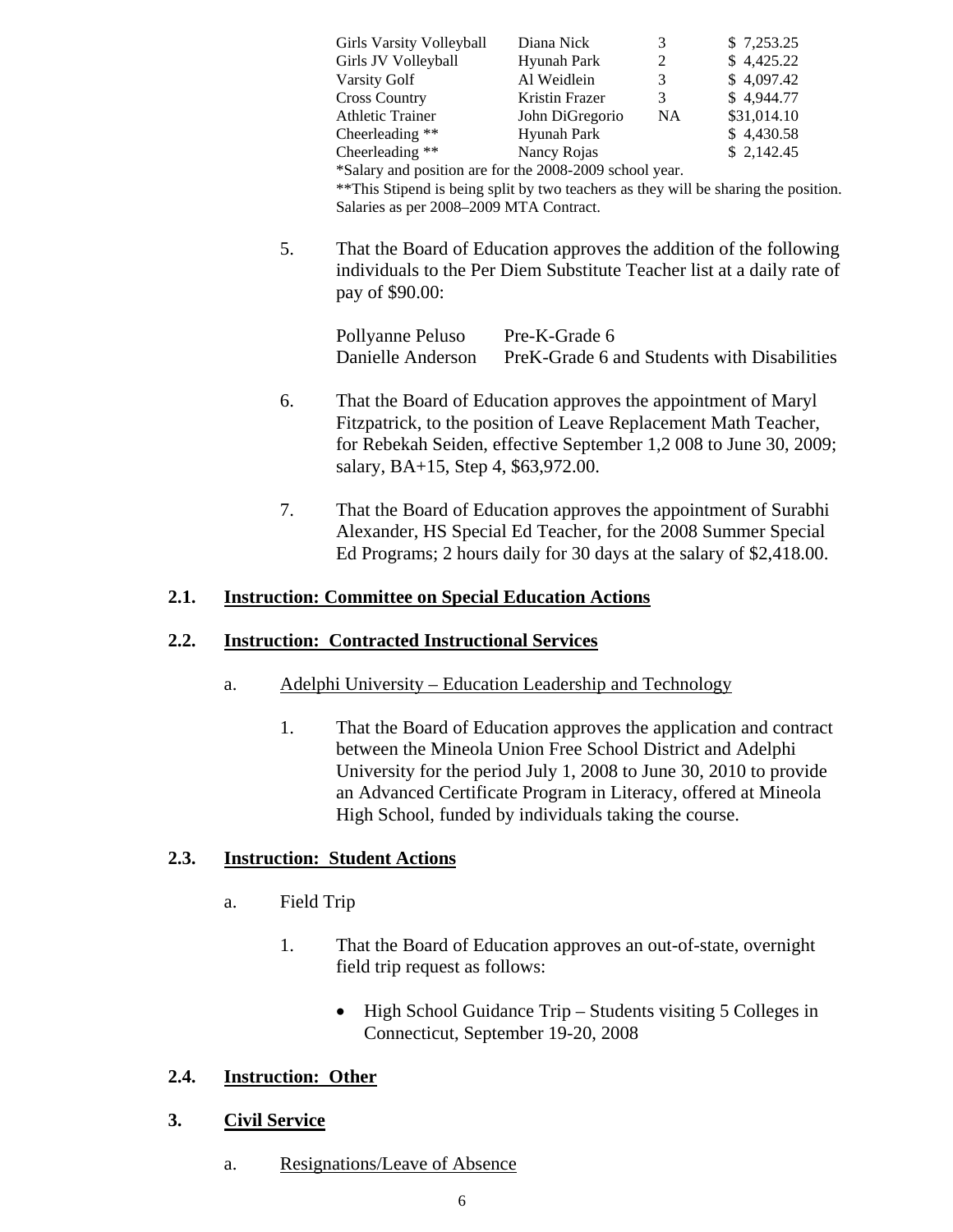- 1. That the Board of Education accepts the resignation of Russell Costa, Head Custodian, effective July 18, 2008.
- 2. That the Board of Education approves a paid Medical Leave of Absence for Joann Rios, Bus Driver, effective July 14, 2008 through August 22, 2008.

#### b. Appointments

- 1. That the Board of Education approves the appointment of Kim Baker to Training Instructor at an annual stipend of \$2,000.00 in addition to his position as a Head Bus Mechanic, effective July 1, 2008.
- 2. That the Board of Education approves the appointment of Alexandra Lisonek as a Summer Worker in the Business Office, effective July 9, 2008 at an hourly rate of pay, \$8.00.
- 3. That the Board of Education approves the appointment of the following Bus Attendants for the Summer Programs, effective July 1, 2008 through August 15, 2008:

|             | <b>Hourly</b> |
|-------------|---------------|
|             | <b>Wage</b>   |
| D. Aviles   | \$32.98       |
| D. Buckley  | \$31.09       |
| K. Diskin   | \$26.55       |
| F. Lapoff   | \$26.55       |
| M. Ramos    | \$27.27       |
| J. Klein    | \$21.39       |
| M. Krumholz | \$26.55       |
| D. Delape   | \$15.22       |
| R. Kaletsky | \$16.61       |

- c. Amendment of Salary
	- 1. That the Board of Education amends the salary of Kathleen Aiello, part time Teacher Aide for the Summer Language Program from \$18.81 to \$19.81, effective July 1, 2008.
- d. New Positions
	- 1. That the Board of Education approves the position of Account Clerk in the Office of Curriculum and Instruction, effective July 1, 2008.
	- 2. That the Board of Education approves the annual position of Bus Driver Training Instructor for the Transportation Department, effective July 1, 2008.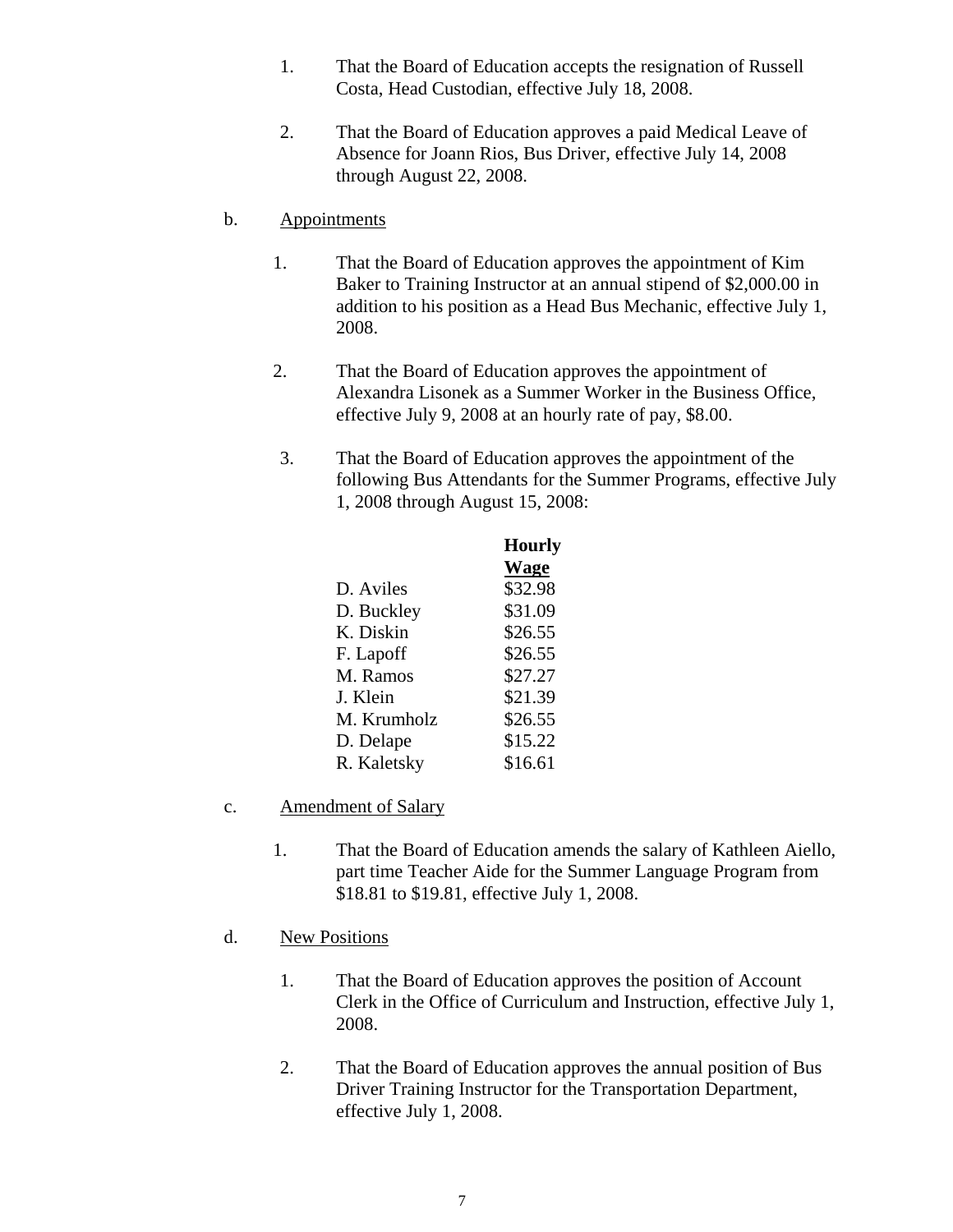3. That the Board of Education approves a summer clerical position in the Business Office effective July 9, 2008 at the hourly rate of pay, \$8.00. The position is for the Accounts Payable Department.

#### **4. Business/Finance**

- a. Treasurer's Report
	- 1. That the Board of Education accepts the Treasurer's Report for the period ending May 31, 2008 and directed that it be placed on file.

#### b. Approval of Invoices and Payroll

1. That the Board of Education approves the Invoices and Payroll for the period ending June 30, 2008.

| Warrant #23               | \$ 311,711.08    |
|---------------------------|------------------|
| Warrant #24               | \$655,491.72     |
| <b>Credits to Expense</b> | \$302,110.48 Cr. |
| <b>TOTAL EXPENSES</b>     | \$665,092.32     |
|                           |                  |
| PAYROLL #23 & #24         |                  |
| General                   | \$7,639,867.60   |
| Fund F                    | 108,165.74<br>S. |
| <b>TOTAL PAYROLL</b>      | \$7,748,033.34   |

#### **4.1. Business/Finance: Contract Approvals**

- a. Transportation Contracts
	- 1. That the Board of Education approves a contract with Herricks UFSD for the 2008-2009 to provide transportation for Herricks students as follows:

|                 |            | <b>Revenue per Month</b> | <b>Total Revenue</b> |
|-----------------|------------|--------------------------|----------------------|
| <b>School</b>   | # Students | per Student              | per Month            |
| L.I. Lutheran   |            | \$202.20                 | \$404.40             |
| St. Dominick    |            | \$495.74                 | \$1,487.22           |
| Progressive     |            | \$342.50                 | \$342.50             |
| Clarke MS BOCES |            | \$400.00                 | 400.00               |
| Mill Neck       |            | \$577.12                 | \$1,154.24           |

- b. CORE Technology Contract
	- 1. That the Board of Education approves the application and contract between the Mineola Union Free School District and CORE for services provided for the period July 1, 2008 to June 30, 2009.

#### **4.2. Business/Finance: Bids**

- a. That the Board of Education approves the participation of the Mineola Union Free School District in the following cooperative bids:
	- Fuel/Gasoline Access Card Herricks UFSD Co-op Bid 08/09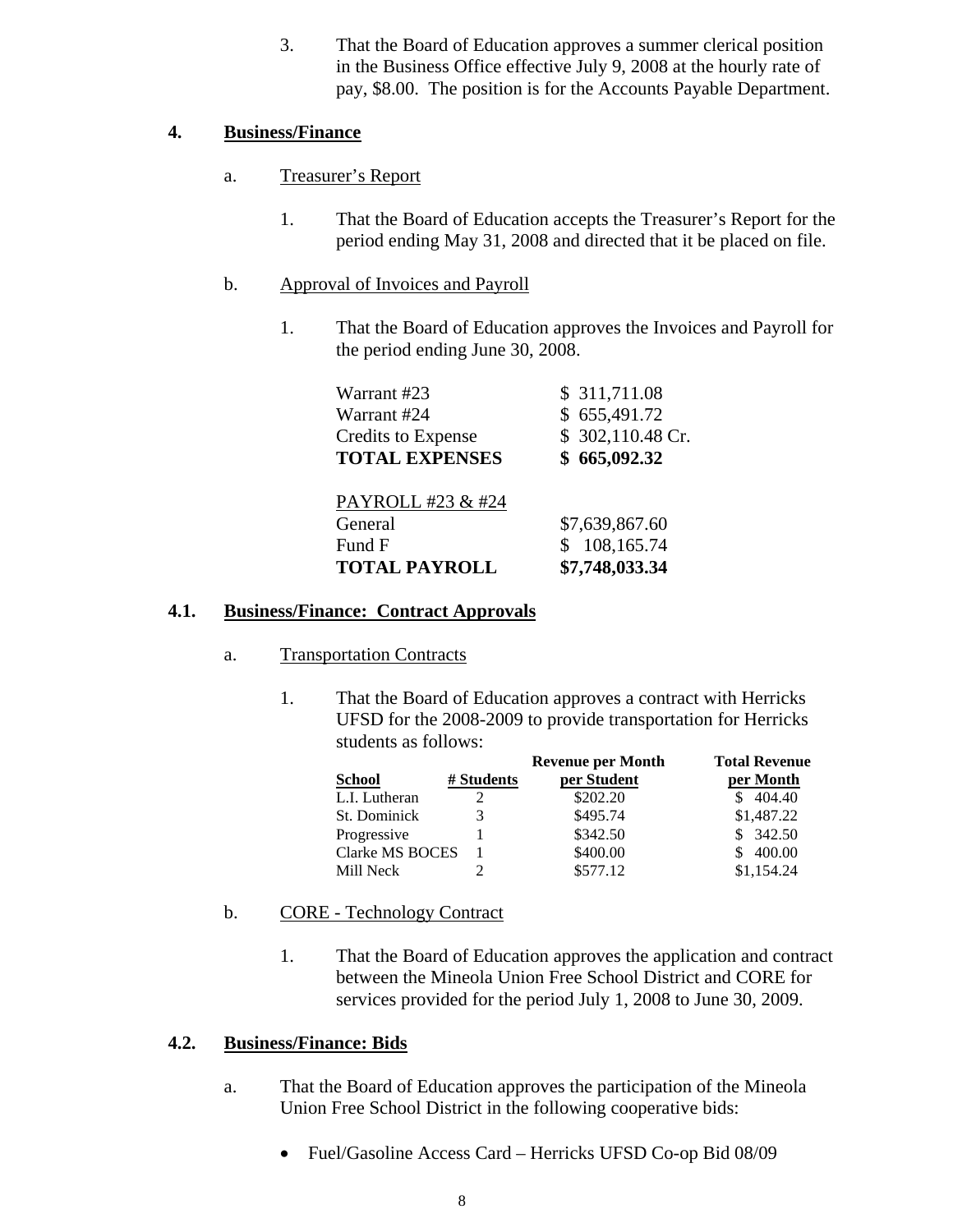- Custodial Supplies, Green Clean Products, Electrical Supplies, Plumbing Supplies, Lumber & Masonry Supplies – Rockville Centre UFSD Co-op Bids 08/09
- b. That the Board of Education awards the Five Year Bus Lease to the lowest responsible bidder meeting specifications, **Sovereign Bank**.
- c. That the Board of Education extends the 07/08 Instrumental Rental Bid award to Laconia Music Center for the 2008-2009 school year at no price increase.

#### **5. Other**

- a. Disposal of Obsolete Equipment
	- 1. That the Board of Education deems the following 1990 Ford Bus Vans obsolete and allow them to be properly disposed of in accordance with District Policy 6900-Disposal of District Property:
		- #58 VIN 1FDJE34M9LHB55314
		- #59 VIN 1FDJE34M6LHB55318

#### b. School Lunch and Breakfast Prices

1. That the Board of Education approves the following prices for the 2008-2009 school year:

| <b>Elementary Lunch</b>     | \$1.50 |
|-----------------------------|--------|
| Secondary Lunch             | \$1.75 |
| <b>Elementary Breakfast</b> | \$1.00 |
| <b>Secondary Breakfast</b>  | \$1.30 |

#### c. Health Services 2007-2008

1. That the Board of Education approves Health Services Contracts for the 2007-2008 for Mineola resident students attending nonpublic schools in other school districts:

| Garden City   | 13 | Waldorf (5)                  | \$640.59 | \$8,327.67  |
|---------------|----|------------------------------|----------|-------------|
|               |    | St. Joseph (7)               |          |             |
|               |    | St. Anne's $(1)$             |          |             |
| Hempstead     | 44 | <b>Sacred Heart</b>          | \$940.00 | \$41,360.00 |
| Hicksville    | 41 | Holy Trinity (38)            | \$476.75 | \$19,546.75 |
|               |    | Trinity Lutheran (3)         |          |             |
| Jericho       | 14 | L.I. Lutheran (12)           | \$799.62 | \$11,194.68 |
|               |    | Solomon Schecter (2)         |          |             |
| Manhasset     | 20 | St. Mary's                   | \$705.56 | \$14,111.20 |
| North Merrick | 3  | Progressive School of LI (3) | \$402.00 | \$1,206.00  |
| NHP-GCP       | 3  | Notre Dame                   | \$615.75 | \$1,847.25  |
| Plainview-    |    |                              |          |             |
| Old Bethpage  | 2  | <b>Hebrew Academy</b>        | \$691.00 | \$1,382.00  |
| Pt Washington | 1  | St. Peter's                  | \$685.72 | \$685.72    |
| Syosset       | 14 | Our Lady of Mercy            | \$704.43 | \$9,862.02  |
| Uniondale     | 53 | Kellenberg (49)              | \$579.90 | \$30,734.70 |
|               |    |                              |          |             |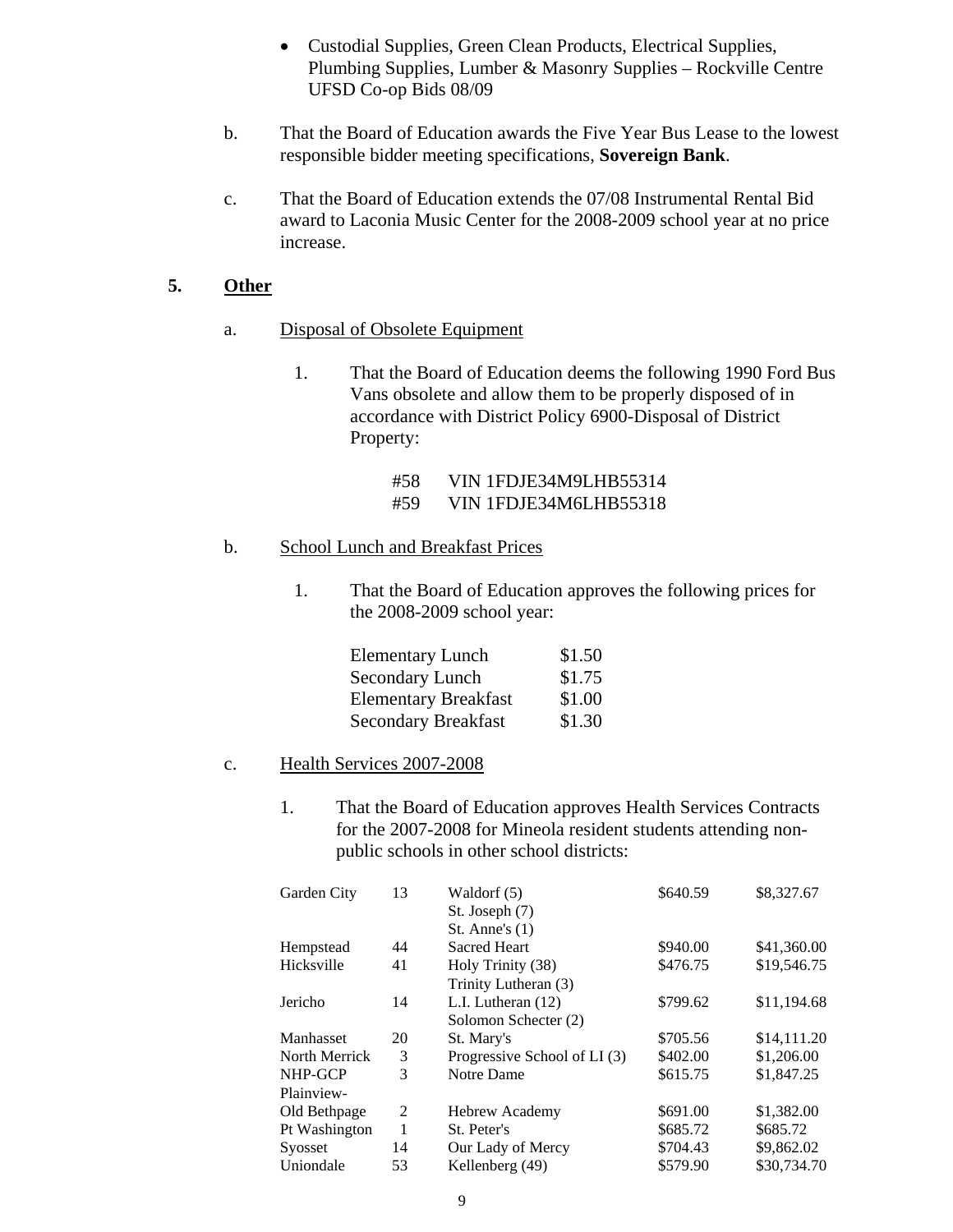Hebrew Academy (3) St. Martin DePorres Marianist (1)<br>Holy Child (6) \$668.69 Westbury 6 Holy Child (6) \$668.69 \$4,012.14

2. That the Board of Education approves Health Services Contract for the 2007-2008 school year for non-Mineola students attending Corpus Christi and St. Aidan Schools:

|                       | <b>CORPUS</b>  |                | <b>COST</b>      |                |
|-----------------------|----------------|----------------|------------------|----------------|
| <b>DISTRICT</b>       | <b>CHRISTI</b> | ST. AIDAN'S    | <b>PER PUPIL</b> | <b>TOTAL</b>   |
|                       |                |                |                  |                |
| Carle Place           | 16             | 6              | \$692.00         | \$15,224.00    |
| <b>East Meadow</b>    | 5              | 4              | \$692.00         | \$6,228.00     |
| <b>East Williston</b> | 1              | 53             | \$692.00         | \$37,368.00    |
| Elmont                | $\overline{2}$ | $\theta$       | \$692.00         | 1,384.00<br>\$ |
| Freeport              | 3              | $\theta$       | \$692.00         | 2,076.00<br>\$ |
| Hempstead             | 12             | $\Omega$       | \$692.00         | \$<br>8,304.00 |
| <b>Herricks</b>       | $\theta$       | 56             | \$692.00         | \$38,752.00    |
| Hicksville            | 1              | 1              | \$692.00         | 1,384.00<br>\$ |
| <b>Island Trees</b>   | 1              | $\theta$       | \$692.00         | \$<br>692.00   |
| Malverne              | $\theta$       | 2              | \$692.00         | \$<br>1,384.00 |
| New Hyde Park-GCP     | 5              | 6              | \$692.00         | \$<br>7,612.00 |
| New York City         | 1              | $\overline{c}$ | \$692.00         | 2,076.00<br>\$ |
| Port Washington       | $\theta$       | 1              | \$692.00         | \$<br>692.00   |
| Roosevelt             | $\overline{2}$ | 0              | \$692.00         | \$<br>1,384.00 |
| Roslyn                | $\theta$       | 2              | \$692.00         | \$<br>1,384.00 |
| Sachem                | 1              | $\theta$       | \$692.00         | \$<br>692.00   |
| Sewanhaka             | $\overline{2}$ | 2              | \$692.00         | \$<br>2,768.00 |
| Smithtown             | $\theta$       | 1              | \$692.00         | \$<br>692.00   |
| Uniondale             | 10             | $\Omega$       | \$692.00         | 6,920.00<br>\$ |
| Westbury              | 26             | 20             | \$692.00         | \$31,832.00    |
| Wm. Floyd             | 1              | 0              | \$692.00         | \$<br>692.00   |

#### d. Insurance Coverage – Student Accidents

1. That the Board of Education approves the award of student accident insurance coverage to Pupil Benefits Plan, Inc. for the 2008-2009 school year at a cost of \$7.23 per student.

**RESOLUTION #8- BE IT RESOLVED THAT** the Board of Education approves Consensus Agenda items H.1. through H.5.d.1. as presented.

| <b>Motion:</b><br>Second: |     |  |
|---------------------------|-----|--|
| Yes:                      | No: |  |
|                           |     |  |
|                           |     |  |
|                           |     |  |
|                           |     |  |
| Passed:                   |     |  |

- **I. Public Comments**
- **J. Board of Education Reports**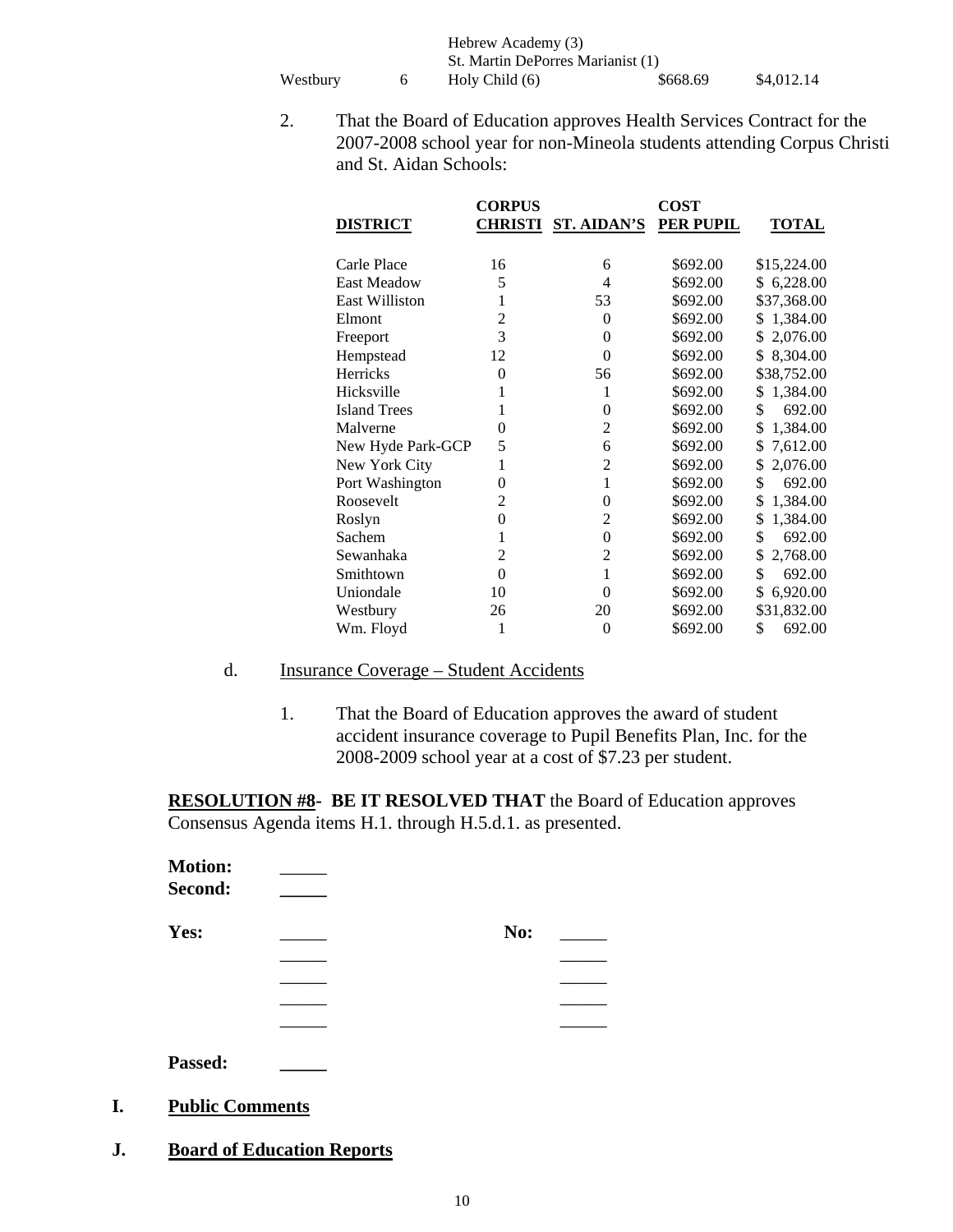- Comments from Board President
- Board Committee Report
- Superintendent of Schools' Reports & Comments
	- o Superintendent Comments
	- o Capital Updates
- Table Reports
	- o Finance and Operations Report
		- Monthly Financial Report
		- Building & Grounds Report
			- **Building Usage**
			- Vandalism
			- Work order status
		- Transportation Report
- Special Reports

\*Public Questions - Board Committee Reports; Student Organization Report; Superintendent's Report; Table Reports (All Finance & Operation Functions); and Special Report

#### **K. Executive Session** Time: \_\_\_\_\_ p.m.

| <b>Motion:</b><br>Second: |                    |     |  |
|---------------------------|--------------------|-----|--|
| Yes:                      |                    | No: |  |
|                           |                    |     |  |
|                           |                    |     |  |
|                           |                    |     |  |
|                           |                    |     |  |
| Passed:                   |                    |     |  |
| <b>Returned:</b>          |                    |     |  |
| <b>Adjournment</b>        | Time: _______ p.m. |     |  |
| <b>Motion:</b>            |                    |     |  |
| Second:                   |                    |     |  |
| Yes:                      |                    | No: |  |
|                           |                    |     |  |
|                           |                    |     |  |
|                           |                    |     |  |
|                           |                    |     |  |
|                           |                    |     |  |

### **SUPPORTIVE MATERIALS**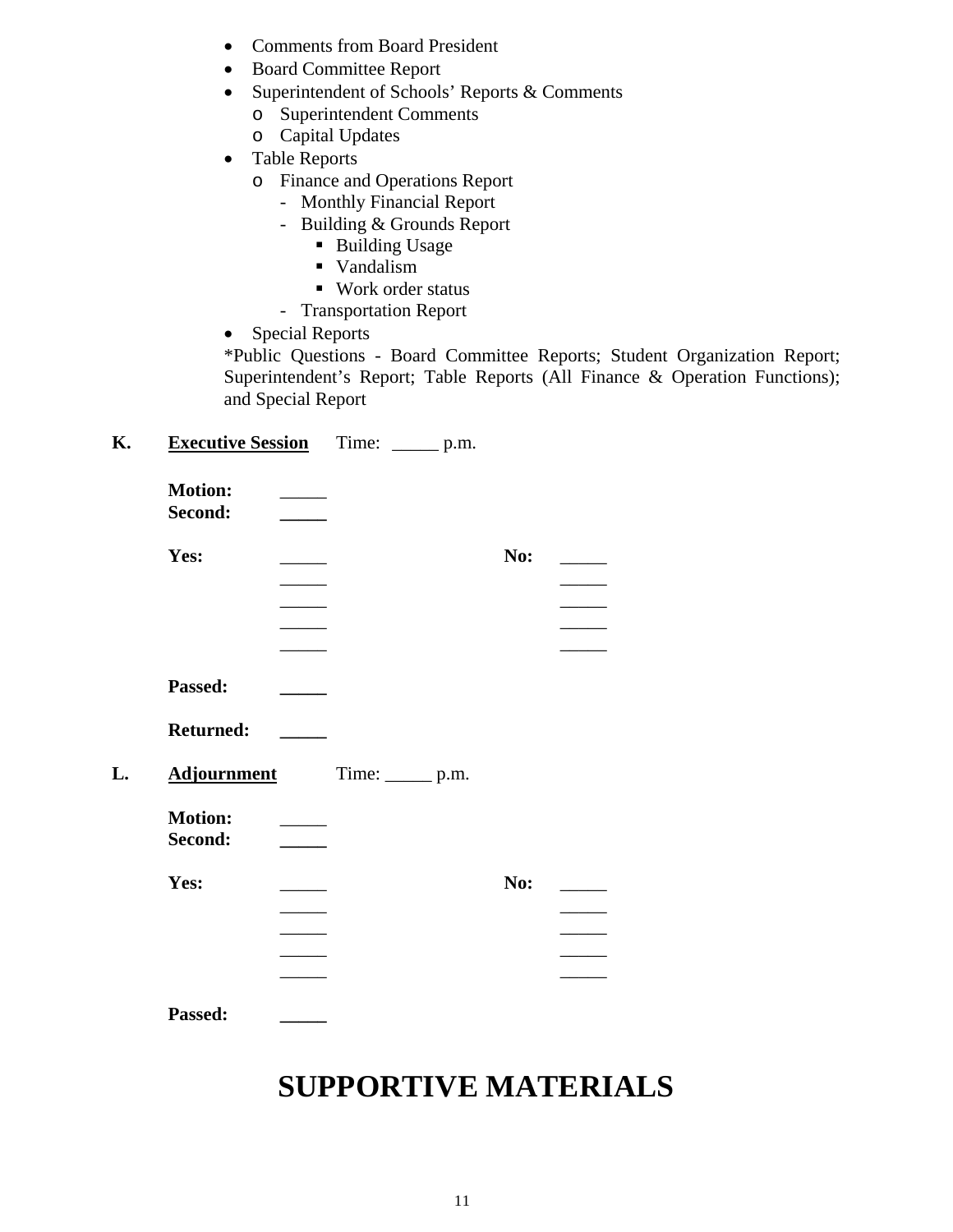**FOR**

### **BOARD MEETING**

**July 17, 2008**

## SUPERINTENDENT'S REPORTS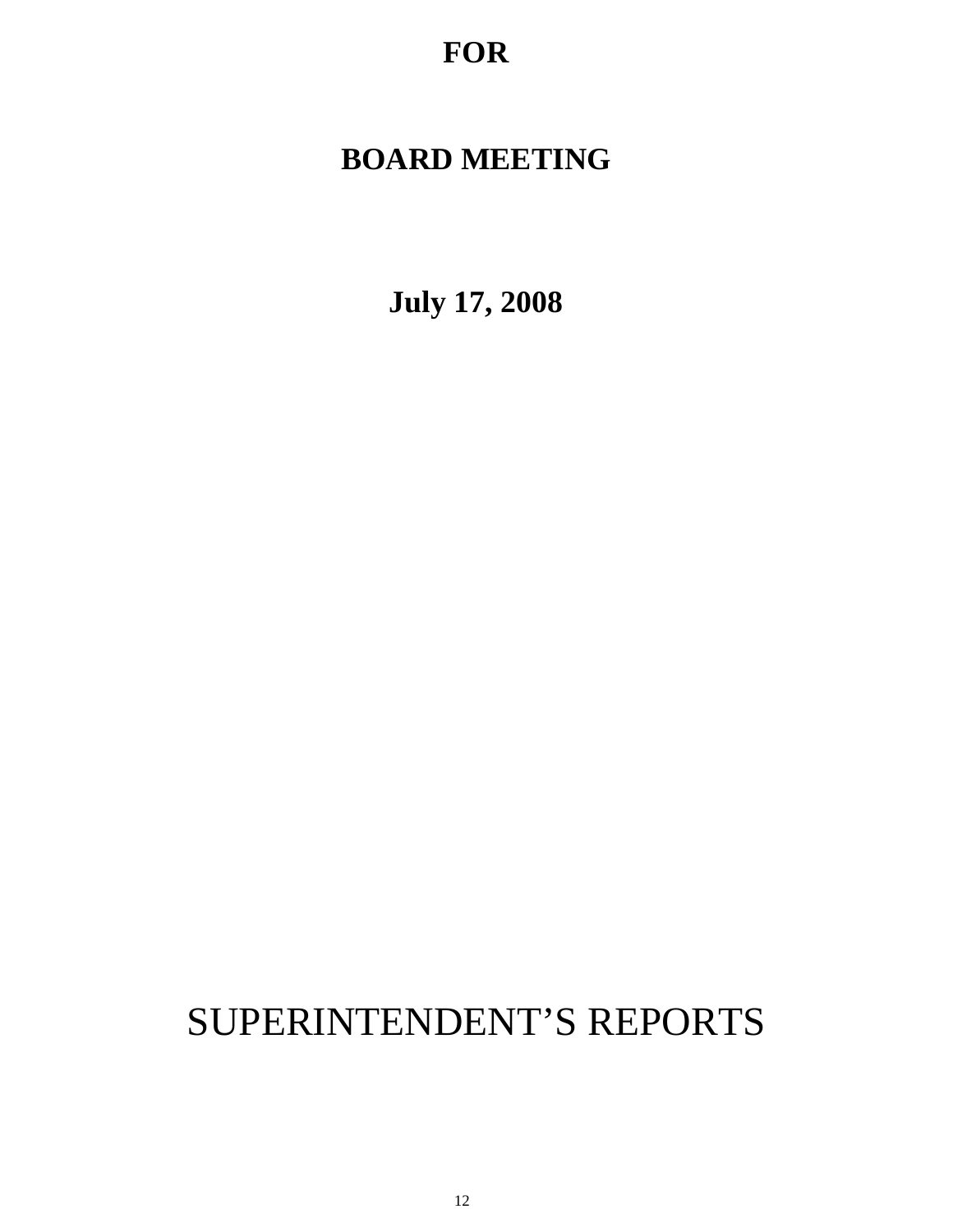### **J. Board of Education Reports**

- Comments from Board President
- Board Committee Report o Board Committee Protocols
- Superintendent of Schools' Reports & Comments
	- o Superintendent Comments
	- o Capital Updates
- Table Reports
	- o Finance and Operations Report
		- Monthly Financial Report
		- Building & Grounds Report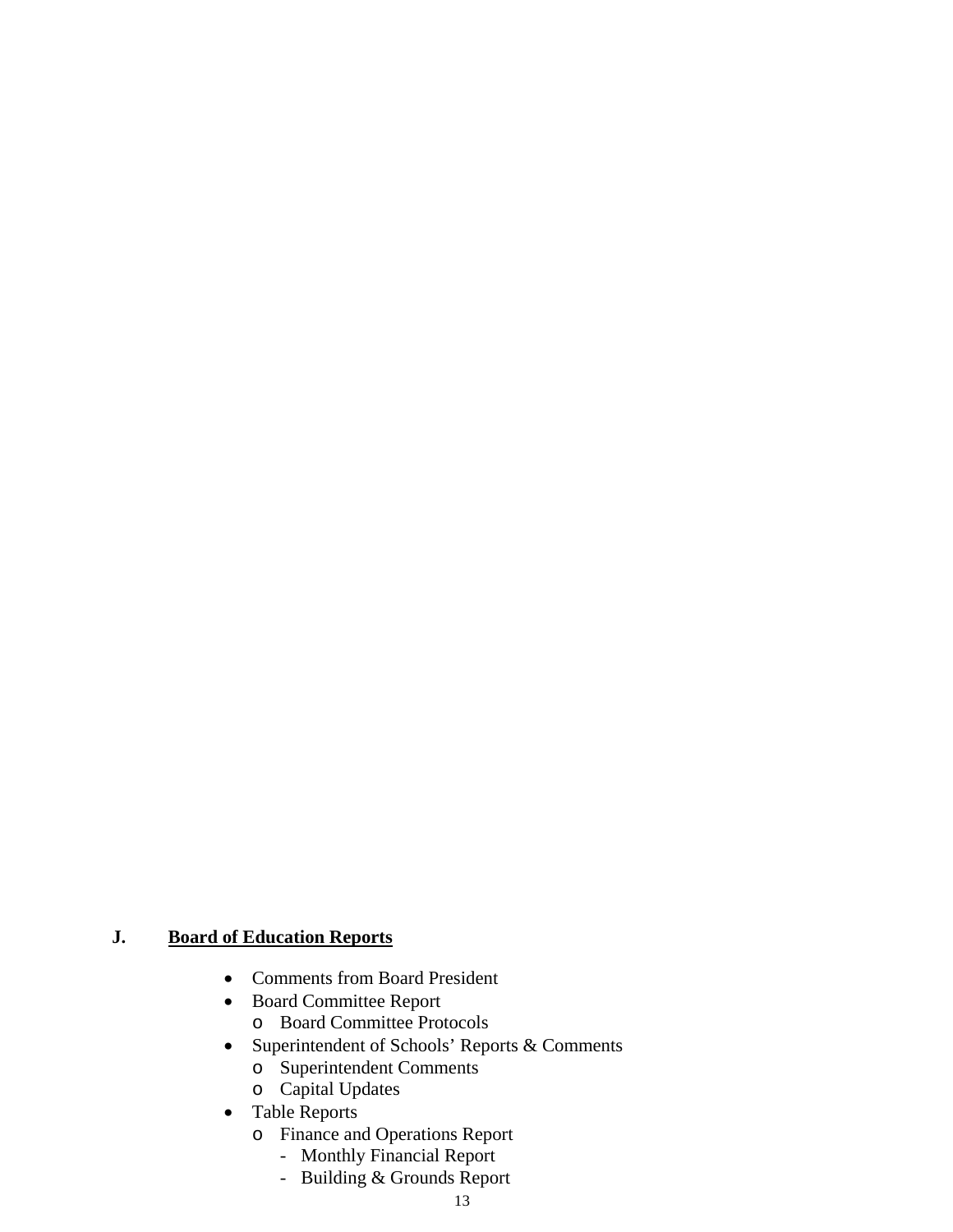- **Building Usage**
- Vandalism
- Work order status
- Transportation Report
- Special Reports
- Public Questions Board Committee Reports; Student Organization Report; Superintendent's Report; Table Reports (All Finance & Operation Functions); and Special Report

#### **Pertinent Information**

• See attached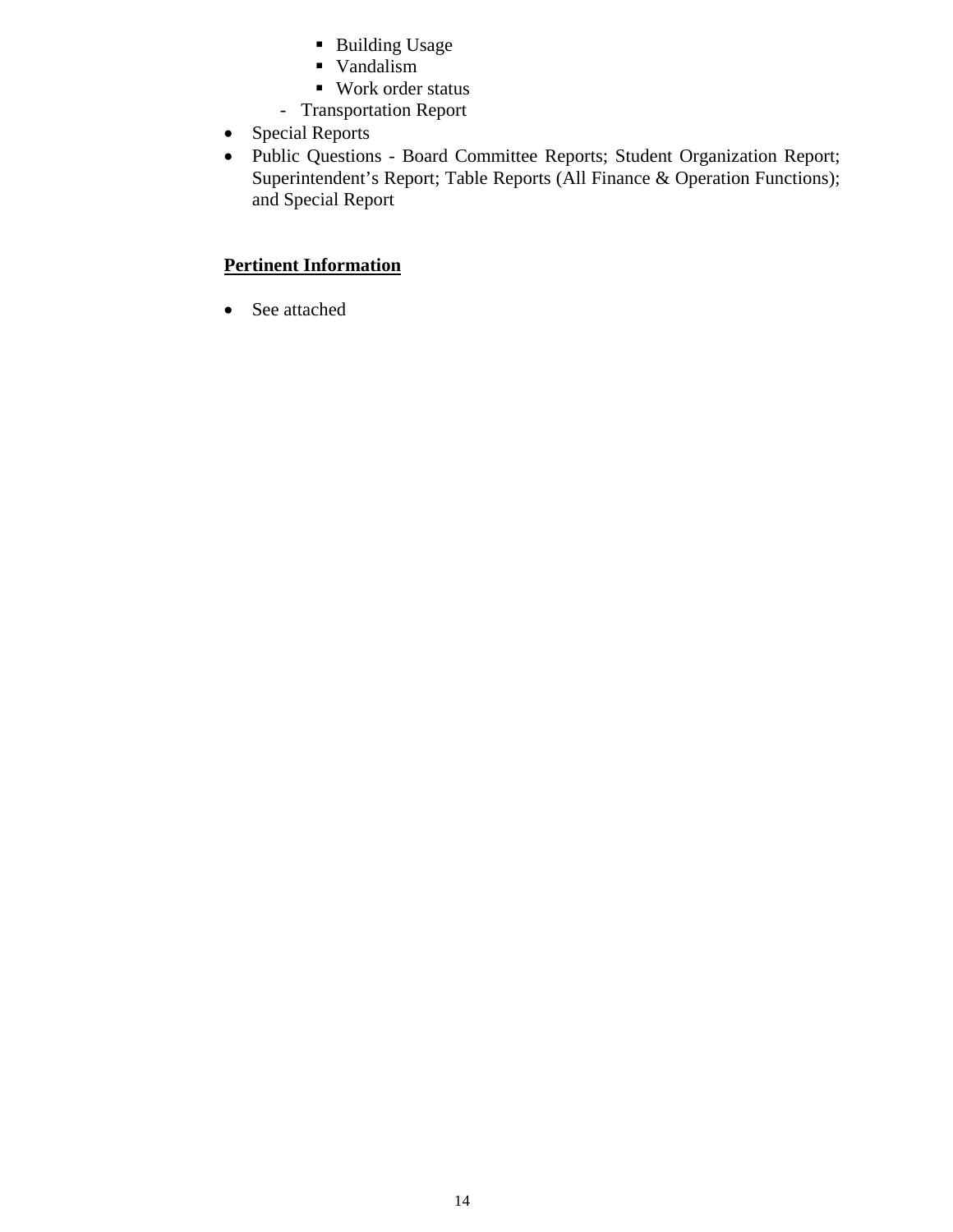# **CAPITAL REPAIR REPORT**

## **TRANSPORTATION**